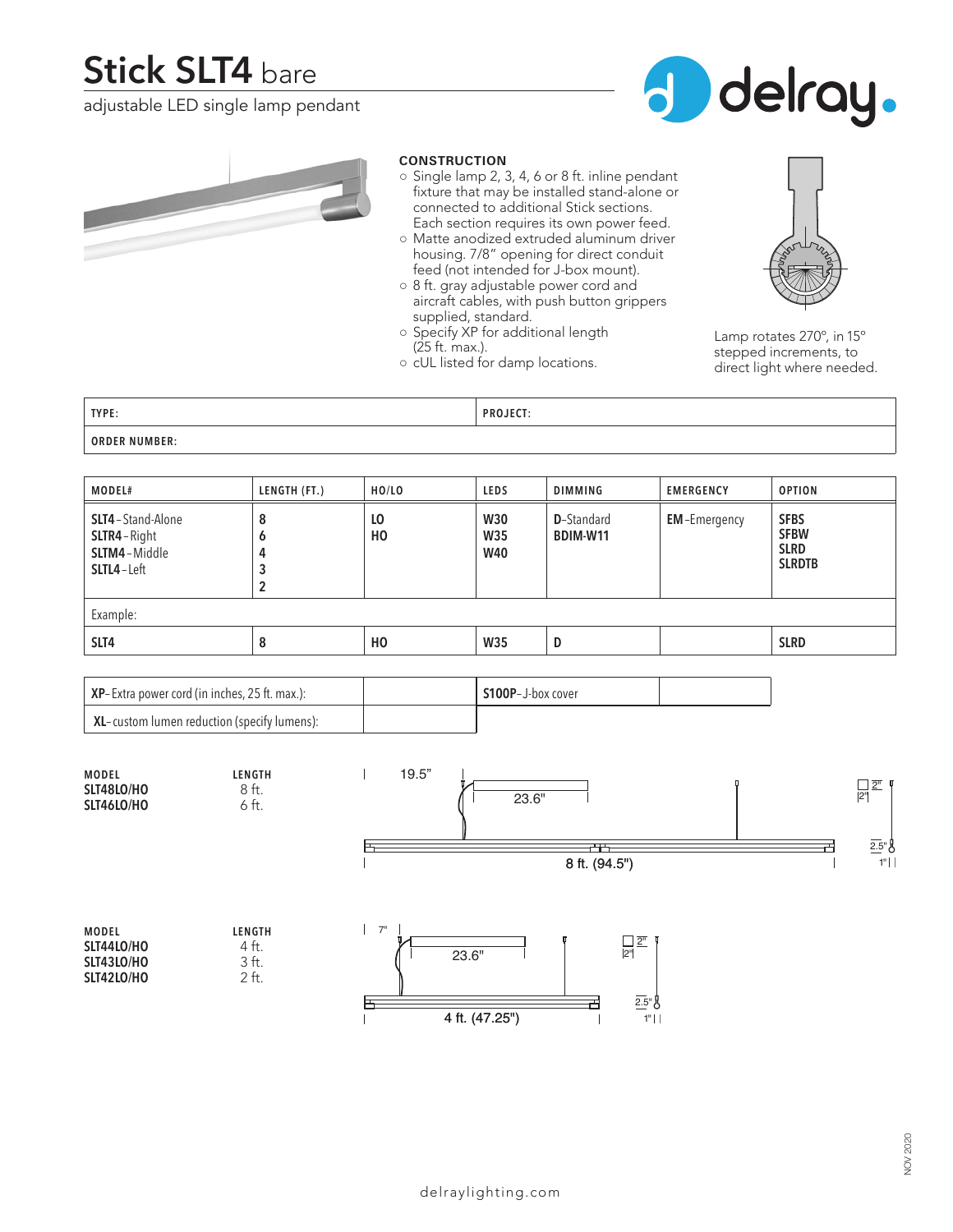# **Stick SLT4** bare

adjustable LED single lamp pendant



### **WHITE LEDS**

Samsung tight bin chips on aluminum clad boards. 90 CRI. Specify color: W30–3000º Kelvin, W35–3500º Kelvin, or W40–4000º Kelvin color temperature.

#### **DIMMING**

- **D**–standard supplied driver. 0–10V, programmable, 1% dimming, 120/277V, 50/60 Hz.
- **BDIM-W11**–Lutron EcoSystem LED14 Series, 1% dimming, fade-to-off.

# **CUSTOM LUMEN OUTPUT REDUCTION**

Factory set custom reduced-lumen output driver configuration. Order **XL**. Specify lumens.

# **WATTS / LUMENS / EFFICACY**

| LENGTH          | <b>WATTS</b> | <b>DELIVERED LUMENS</b> | <b>EFFICACY</b> |
|-----------------|--------------|-------------------------|-----------------|
| 2 ft. <b>LO</b> |              | 722                     | 103 LPW         |
| $2$ ft. $HO$    | 14           | 1,443                   | 103 LPW         |
| 3 ft. <b>LO</b> | 10.5         | 1,082                   | 103 LPW         |
| 3 ft. <b>HO</b> | 21           | 2,165                   | 103 LPW         |
| 4 ft. <b>LO</b> | 14           | 1,443                   | 103 LPW         |
| 4 ft. <b>HO</b> | 28           | 2,886                   | 103 LPW         |

# **CONNECTING SECTIONS**



# **SLTR42LO/HO**

#### **CONNECTORS**

Stick's sliding support cable, on the end opposite the power cord, accommodates ceiling obstructions.

#### **STJA**

Swivel connector rotates 240° and adds 7/16" to overall length.





**SLTM42LO/HO** 

**STJR**–creates a mechanical connection for continuous runs. One connector is included with each two connecting fixtures.

#### **EMERGENCY**

For 4' through 8' fixtures only. Battery pack provides 10W for 90 minutes. Adds additional length to driver housing.

**SLTL42LO/HO** 



# **AIRCRAFT CABLE**

**NOTE**: Not recommended for outdoor use, where fixture will be exposed to water, or subject to wind oscillation. Avoid use near HVAC vents and in environments with corrosive chemical vapors, such as swimming pools.